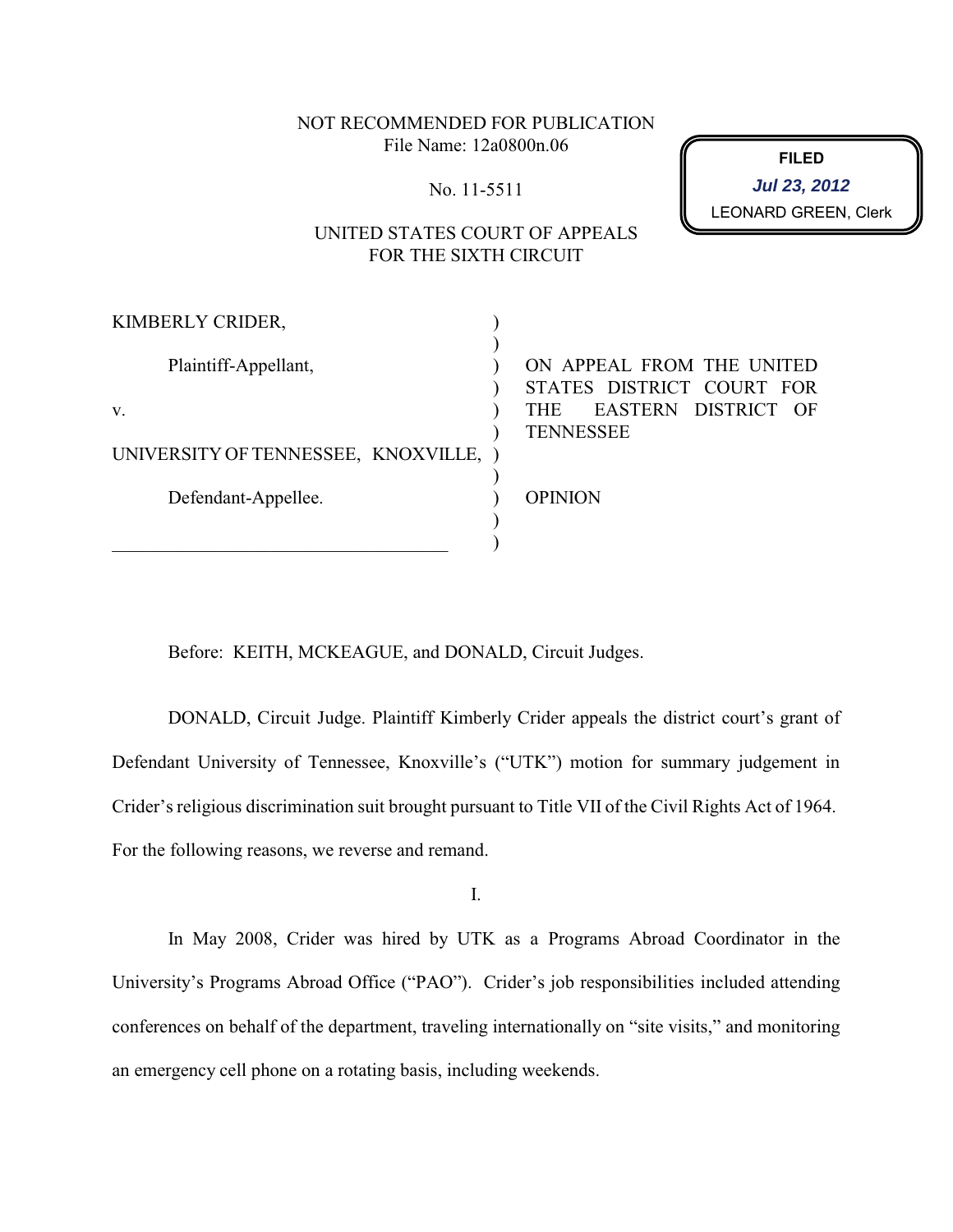The emergency phone was activated in April 2008 as a means by which students studying abroad could reach the PAO in the event of an emergency. Because a student's file might need to be accessed on such an occasion, the Coordinator with monitoring duties was required to stay in Knoxville at all times while in possession of the emergency phone. During the time Crider was employed by UTK, the PAO had three Coordinators. The Coordinators shared responsibility for carrying the emergency cell phone on a rotating basis. This responsibility included off-hours and weekends.

Four days after she began working for UTK, Crider informed Dr. Pia Wood, her supervisor, that she was a Seventh Day Adventist and that due to her religious beliefs she was not able to perform work related tasks from sundown on Fridays until sundown on Saturdays. Among the tasks that Crider was unable to perform was monitoring the emergency cell phone on Friday nights and Saturdays. Dr. Wood referred Crider to Dr. Marva Rudolph, Director of UTK's Office of Equity and Diversity. On May 20, 2008, Dr. Rudolph instructed Crider to put her request for a religious accommodation in writing, which she did. Dr. Rudolph then contacted Dr. Wood and Alan Chesney, UTK's Human Resources Director, stating that she did not think UTK was obligated to accommodate Crider but that they would explore possible accommodations as a proactive matter.

Despite her conversations with Drs. Wood and Rudolph, in June 2008 Crider learned that she was scheduled to carry the emergency phone on an upcoming Saturday. Crider then devised her own accommodation and presented Dr. Wood with a proposed voluntary shift exchange schedule. The proposed schedule reduced the number of total days the other two Coordinators were responsible for the phone while increasing the number of weekends they were required to carry it. Dr. Wood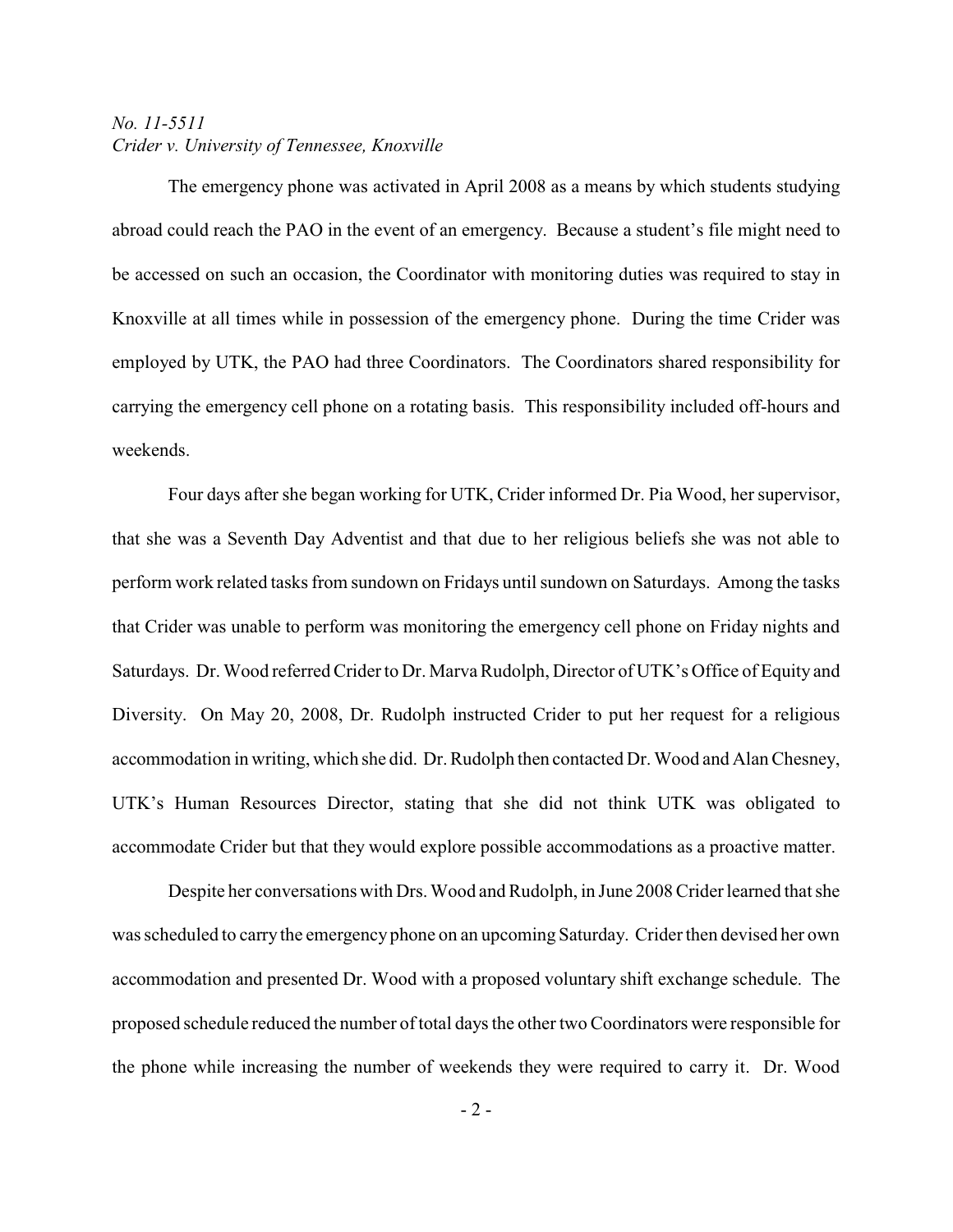presented Crider's proposal to the other two Coordinators, Noah Rost and Alisa Meador, and inquired whether they were willing to exchange shifts to accommodate Crider. Although prior to Crider's hire Rost and Meador had shared full responsibility for the phone between them, they told Dr. Wood that they were unwilling to resume responsibility for the phone every other weekend, indicating that it would be too burdensome since they could not travel or "disengage" from work.

Dr. Wood decided that she would not force the other two Coordinators to accept Crider's schedule and met with Crider to discuss other options. Dr. Wood asked Crider if she was willing to carry the emergency phone on the weekends if one of the other Coordinators were out of town, had a family crisis, or in the event of an emergency. Crider maintained that she would not monitor the phone on her Sabbath.<sup>1</sup> Crider claims that she had other suggestions for an accommodation, such as having Dr. Wood or other departmental staff monitor the phone until a fourth coordinator was hired<sup>2</sup> or having emergency calls forwarded to the campus police. UTK rejected these ideas on the grounds that theywere unwilling to pay staff members overtime and that campus police officers were not trained to handle the matters of the PAO. As a result, UTK determined that Crider would not be able to fulfill her job duties, and on June 20, 2008, Crider was terminated.

 $\frac{1}{1}$  Crider indicates that her religious beliefs would have permitted her to assist in certain types of emergencies on the Sabbath. However, UTK claims she did not inform them of this fact. Crider says she did not inform them because they did not ask.

 $2$  Crider insists that during her interview Dr. Wood indicated that a position for a fourth Coordinator already existed and that she was waiting to see if they would receive the funding before it was filled. In late summer of 2008, the department received approval to hire a fourth coordinator.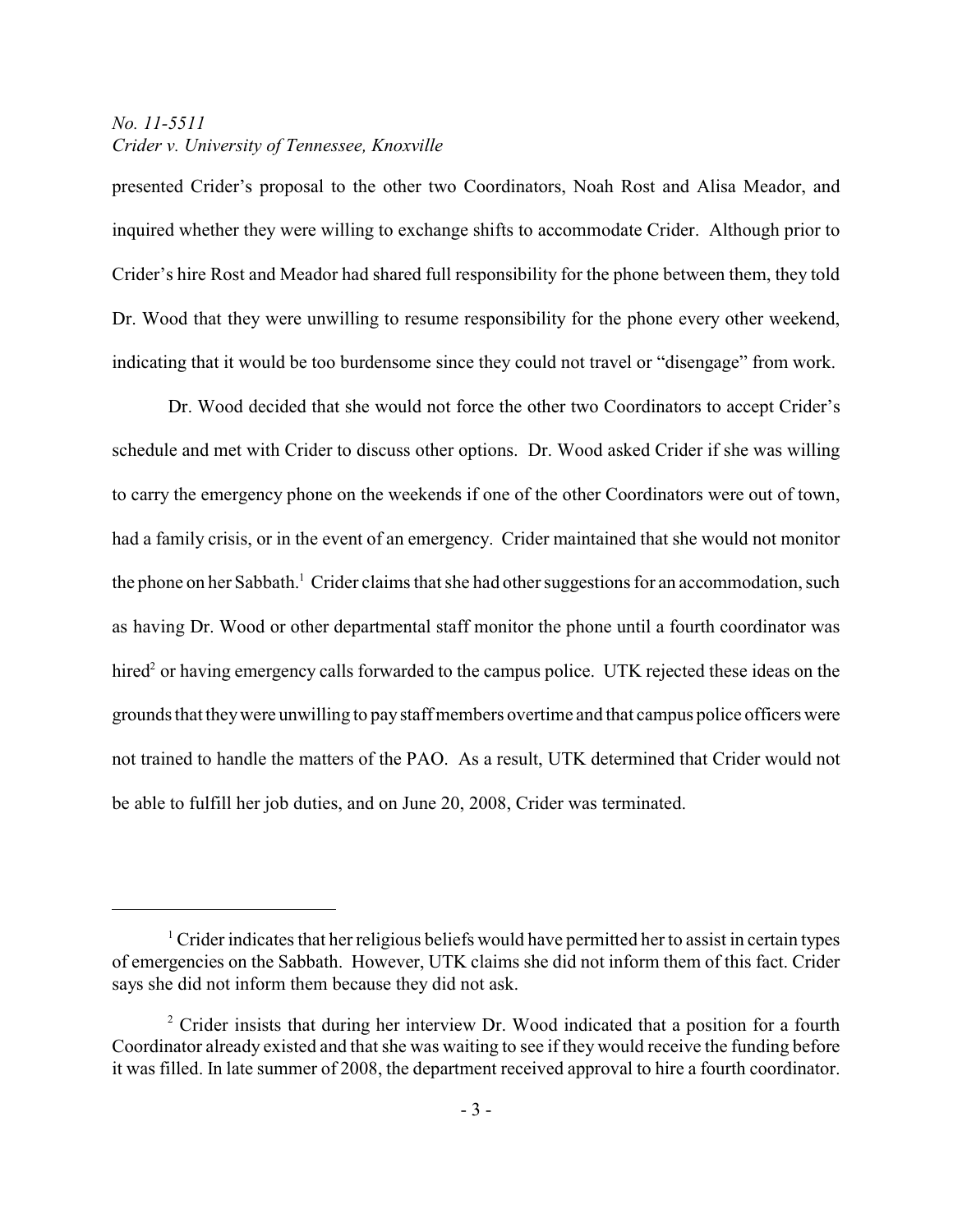Crider filed suit alleging religious discrimination in violation of Title VII of the Civil Rights Act of 1964. UTK filed a motion for summary judgment on the basis that it could not reasonably accommodate Crider without incurring an undue hardship. The district court granted UTK's motion, and Crider now appeals.

#### II.

We review a district court's grant of summary judgment *de novo*. *Blackmore v. Kalamazoo Cnty.*, 390 F.3d 890, 894-95 (6th Cir. 2004). Summary judgment is proper where "the pleadings, answers to interrogatories, and admissions on file, together with the affidavits, if any, show that there is no genuine issue as to any material fact and the moving party is entitled to a judgment as a matter of law." *Nat'l Enters., Inc. v. Smith*, 114 F.3d 561, 563 (6th Cir. 1997); *see also* Fed.R.Civ.P. 56(a). The Court views the record in the light most favorable to the nonmoving party and draws all reasonable inferences in favor of that party. *Blackmore*, 309 F.3d at 895.

Title VII of the Civil Rights Act of 1964 makes it unlawful for an employer "to fail or refuse to hire or to discharge any individual, or otherwise to discriminate against any individual with respect to his compensation, terms, conditions, or privileges of employment, because of such individual's...religion[.]" 42 U.S.C. § 2000e-2(a)(1). Short of an undue hardship on the employer's business, an employer is required to make reasonable accommodations for the religious practices of its employees. 42 U.S.C. § 2000e(j). Once an employer has offered a reasonable accommodation, it has met its duty under Title VII. *McGuire v. Gen. Motors Corp.*, 956 F.2d 607, 609 (6th Cir. 1992). However, whether an accommodation is reasonable is determined on a case-by-case basis and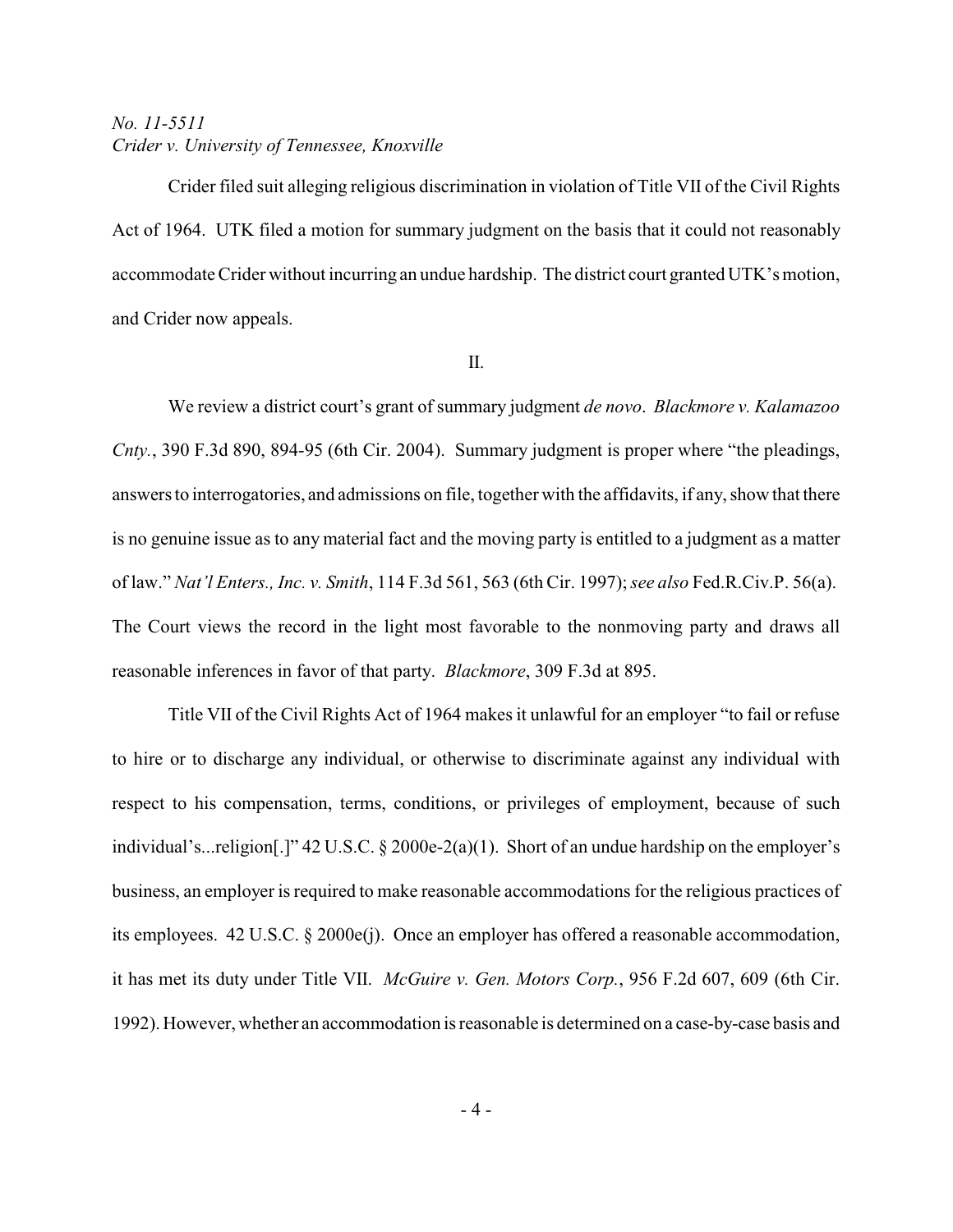is generally a question of fact for a jury. *See Smith v. Pyro Mining Co.*, 827 F.2d 1081, 1085 (6th Cir. 1987); *see also EEOC v. Bosch*, 169 F. App'x 942, 944 (6th Cir. 2006).

To establish a prima facie case of religious discrimination, a plaintiff must show that "(1) [s]he holds a sincere religious belief that conflicts with an employment requirement; (2) [s]he has informed the employer about the conflicts; and (3) [s]he was discharged or disciplined for failing to comply with the conflicting employment requirement." *Smith*, 827 F.2d at 1085. Once the Plaintiff has established a prima facie case of discrimination, the burden then shifts to the employer to prove that it cannot reasonably accommodate the employee without incurring undue hardship. *Id.* 

The parties do not dispute the district court's finding that Crider established a prima facie case of religious discrimination. The question before the Court is whether there is a genuine issue of material fact as to the reasonableness of the accommodation UTK provided Crider and UTK's ability to reasonably accommodate her without undue hardship.

#### *A. Reasonable Accommodation*

"The obligation to accommodate includes efforts to accommodate those employees who refuse to work on particular days of the week because of their religious beliefs." *Id*. Reasonable accommodations for religious convictions may include unobjectionable shift exchanges, *see id*. at 1088, or a transfer to another position which preferably does not adversely affect the employee. *Draper v. Unites States Pipe and Foundry Co.,* 527 F.2d 515, 519-520 (6th Cir. 1975). While Title VII places the affirmative duty to reasonably accommodate on the employer, employees are expected to "make some effort to cooperate with an employer's attempt at accommodation." *Id*.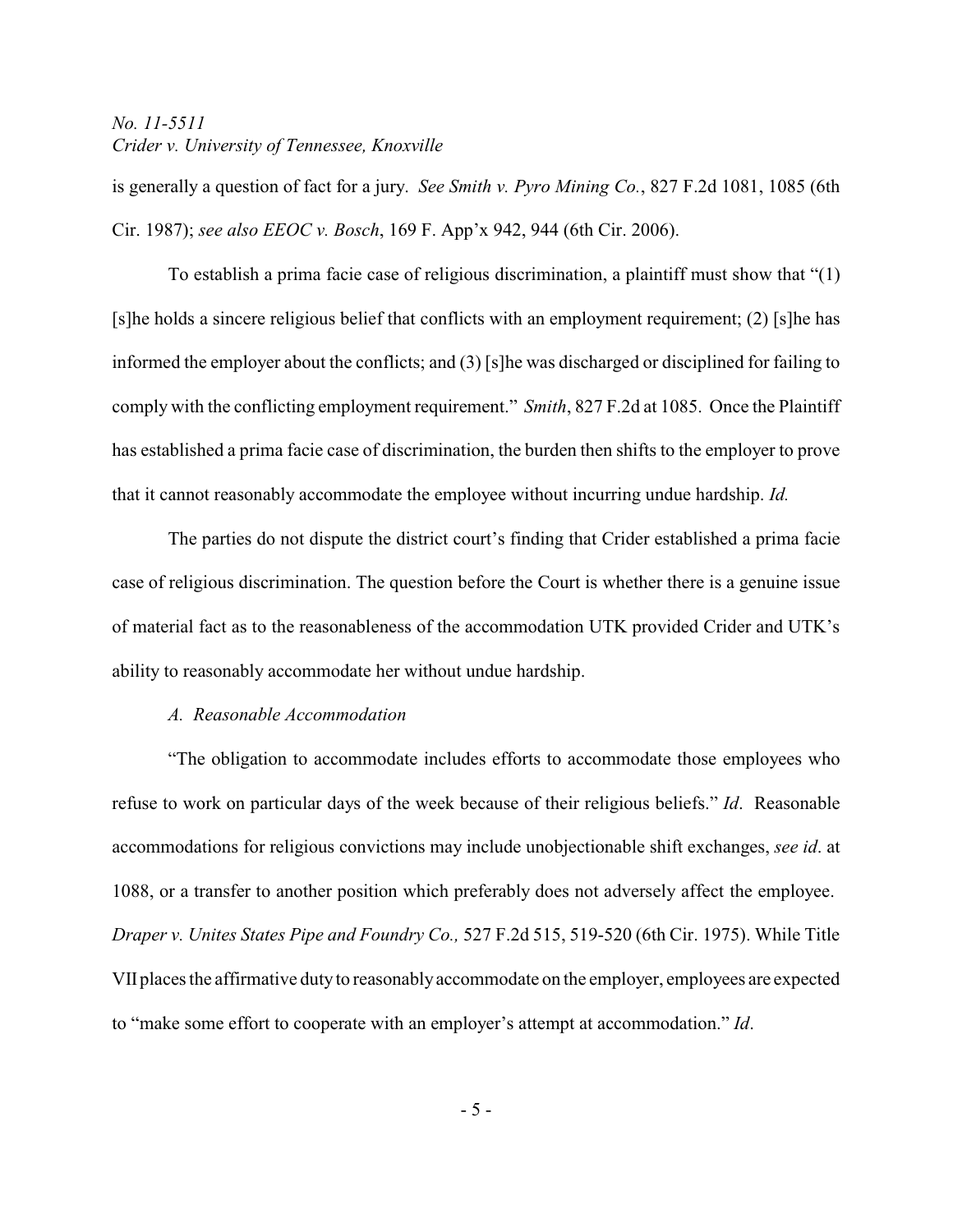Crider asserts that upon learning of her religious conflict, UTK failed to offer her a reasonable accommodation. Crider claims to have provided UTK with several options for accommodation that did not require her to work on Friday nights or Saturdays but that UTK considered only one of her proposed ideas for a reasonable accommodation: the voluntary shift exchange. Crider maintains that UTK's rejection of her proposal and its failure to suggests its own accommodation indicates that the University did not comply with its duty to reasonably accommodate her religious needs. Moreover, Crider claims that UTK frustrated her efforts to obtain a reasonable accommodation. Crider also argues that not only did UTK not promote an atmosphere where her ideas for a reasonable accommodation would be "favorably regarded,"<sup>3</sup> it "affirmatively discouraged" her proposal for a voluntary shift exchange.

In response, UTK insists that it tried to reasonably accommodate her when it asked Crider if she could be flexible and agree to carry the phone on the weekends in an emergency situation or when the other two coordinators were out of town. UTK found Crider to be inflexible, uncooperative, and unwilling to strike a reasonable compromise. Although an employee is obligated to cooperate with an employer's attempt at accommodation, cooperation is not synonymous with compromise, where such compromise would be in violation of the employees' religious needs. Offering Crider fewer Saturday shifts is not a reasonable accommodation to religious beliefs which *prohibit* working on Saturdays. *See Smith v. Pyro Mining Company*, 827 F.2d 1081, 1088 (6th Cir. 1987) (holding that "where an employee sincerely believes that working on Sunday is morallywrong

 $3$  29 C.F.R. § 1605.2(d)(i) refers to voluntary substitutions and "swaps" and encourages employers to "promote an atmosphere in which such substitutions are favorably regarded."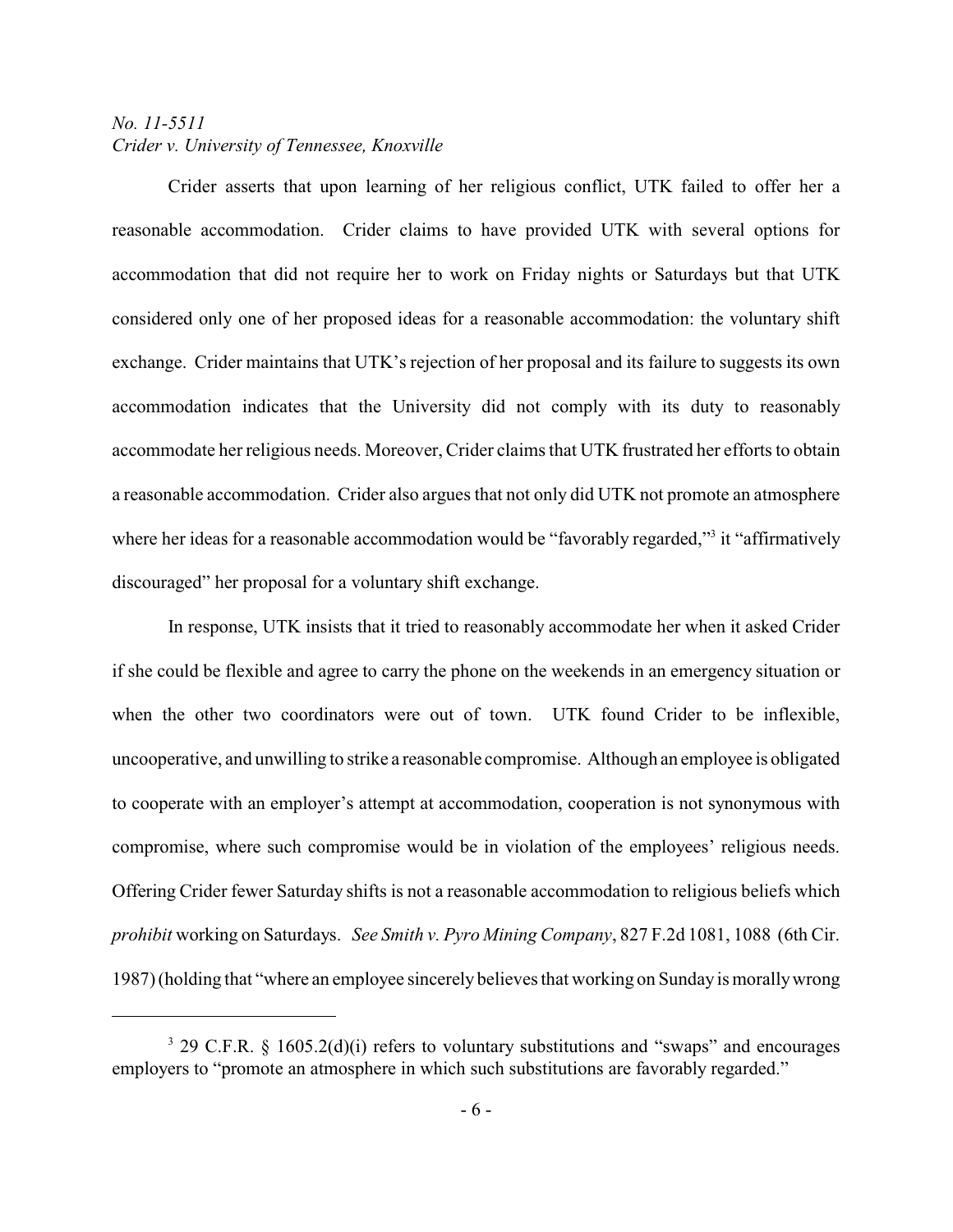and that it is a sin to try to induce another to work in his stead, then an employer's attempt at accommodation that requires the employee to seek his own replacement is not reasonable.").

UTK and the district court imply that it is *Crider* who has the duty to accommodate *UTK's* needs and that ultimately *she* is the one being unreasonable. Aptly stated by the Third Circuit, a Saturday Sabbatarian's request for every Saturday off of work due to their religious needs is not *per se* unreasonable and "[t]o interpret Title VIII in this fashion would effectively remove from the statute's protection all employees who subscribe to religions with strict prohibitions against Sabbath labor." *Protos v. Volkswagen of America, Inc.*, 797 F.2d 129, 134 (3d Cir. 1986) (disagreeing with the Fourth Circuit's holding in *Jordan v. North Carolina Nat'l Bank*, 565 F.2d 72 (4th Cir. 1977), that demand for every Saturday off "was so unlimited and absolute in scope...that [it] speaks its own unreasonableness and is thus beyond accommodation").

Given the foregoing, it is debatable whether UTK fulfilled its duty to reasonably accommodate Crider, and thus we turn to whether UTK is excused from this duty because providing a reasonable accommodation would create an undue hardship.

#### *B. Undue Hardship*

UTK insists that requiring its employees to work Saturday shifts every other weekend would have created an undue hardship for Crider's former co-workers. As support, UTK cites Meador's threat to quit her job as a Coordinator if forced to carry the emergency phone every other weekend. Crider argues that her former co-workers' discontent regarding adoption of the voluntary shift exchange amounts to mere "grumbling" and is not enough to establish that UTK's business will suffer an undue hardship.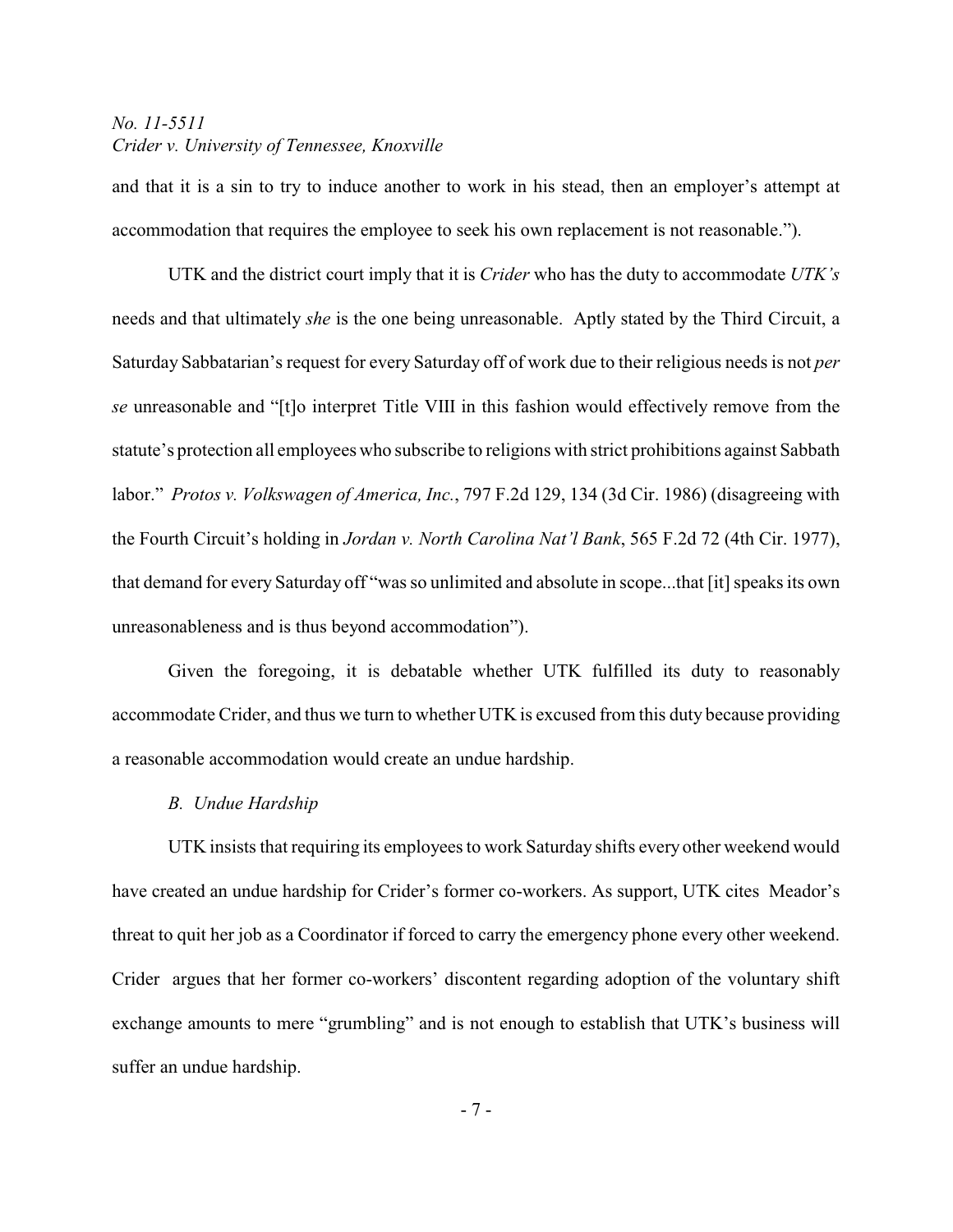This Court has held that "objections and complaints of fellow employees, in and of themselves, do not constitute undue hardship in the conduct of an employer's business," noting that "undue hardship is something greater than hardship, and an employer does not sustain his burden of proof merelybyshowing that an accommodation would be bothersome to administer or disruptive of the operating routine." *Draper*, 527 F.3d at 520 (internal quotation marks omitted). UTK, however, asserts that the Supreme Court in *Trans World Airlines, Inc. v. Hardison, et al.*, 432 U.S. 63 (1977), held that an accommodation causes an undue hardship where the employee's co-workers will suffer an imposition and that this holding effectively overruled our decision in *Draper*.

The district court heavily relied on *Hardison* in determining that UTK would incur an undue hardship if it were required to force Rost and Meador to resume responsibility of carrying the emergencyphone everyother weekend. In reaching this determination, the district court emphasized *Hardison's* rejection of the notion that an employer may deprive one employee of their shift choice in order to allow another employee to observe their Sabbath. *Hardison* held that "[t]he repeated, unequivocal emphasis of both the language and the legislative history of Title VII is on eliminating discrimination in employment, and such discrimination is proscribed when it is directed against majorities as well as minorities." *Hardison*, 432 U.S. at 81. Thus, Title VII also protects Rost and Meador from discrimination on the basis of Crider's religious needs. And while the issue in *Hardison* centered around a seniority system bargained for under a collective bargaining agreement,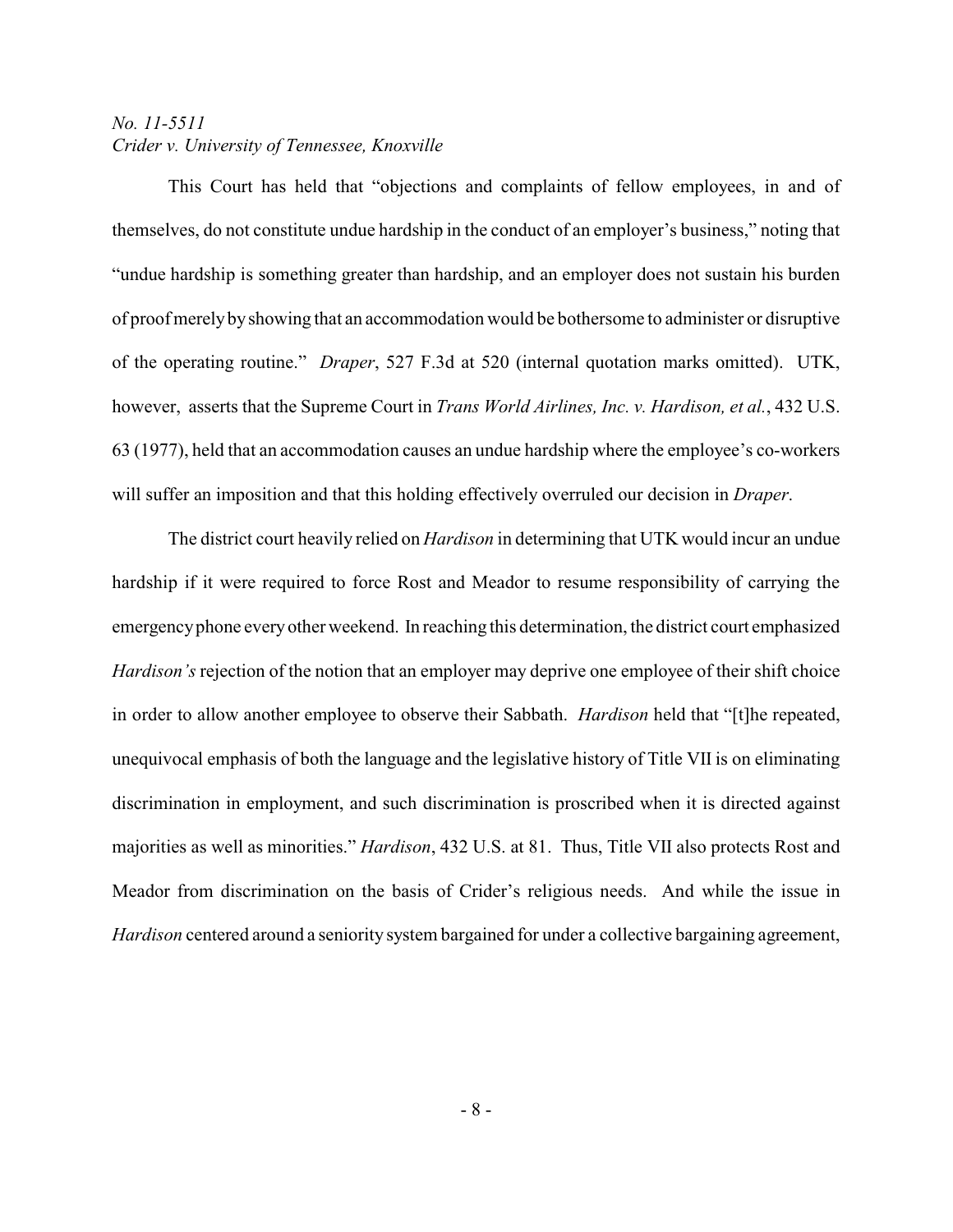the language in *Hardison* suggests that reasonable accommodations are not reasonable when they would result in unequal treatment of employees on the basis of religion.<sup>4</sup> *Id.* at 84.

Ultimately, *Hardison* hinges on the voluntary nature of a shift exchange: Had one of Hardison's co-workers been willing to forego his seniority privileges and switch shifts, there would have been no issue for the Court to decide. As it was, Hardison was not able to find a volunteer to switch shifts, and thus the Court was tasked with deciding how far TWA was required to go to reasonably accommodate Hardison without undue hardship. The Court found that requiring TWA to breach the contractual rights of its employees by abandoning the seniority system established by a collective bargaining agreement, or to replace Hardison with employees who required premium wages, went too far and created an undue hardship on TWA. *Id*. at 80, 84. As the Court explained, to require either scenario would be "[t]o require TWA to bear a more than a *de minimis* cost in order to give Hardison Saturday's off." *Id.* at 84. Title VII clearly does not require this result.

UTK seems to twist the district court's finding and the *Hardison* decision by insisting that a significant effect on a *co-worker* will suffice to establish an undue hardship. This is an inaccurate reading of the holding in *Hardison*. Title VII does not exempt accommodation which creates undue hardship on the *employees*; it requires reasonable accommodation "without undue hardship on the conduct of *the employer's business*." 42 U.S.C. § 2000e(j) (emphasis added).

<sup>&</sup>lt;sup>4</sup> We stop short of holding that an employee requesting religious accommodation can never be treated *differently*. The very nature of this type of accommodation requires that, where an employer operates its business on Saturdays, a Saturday Sabbatarian's accommodation will require another employee to work a Saturday shift. Thus, where an employer is able to reasonably accommodate this religious request, it is essentially treating employees differently on the basis of religion as contemplated by the Act.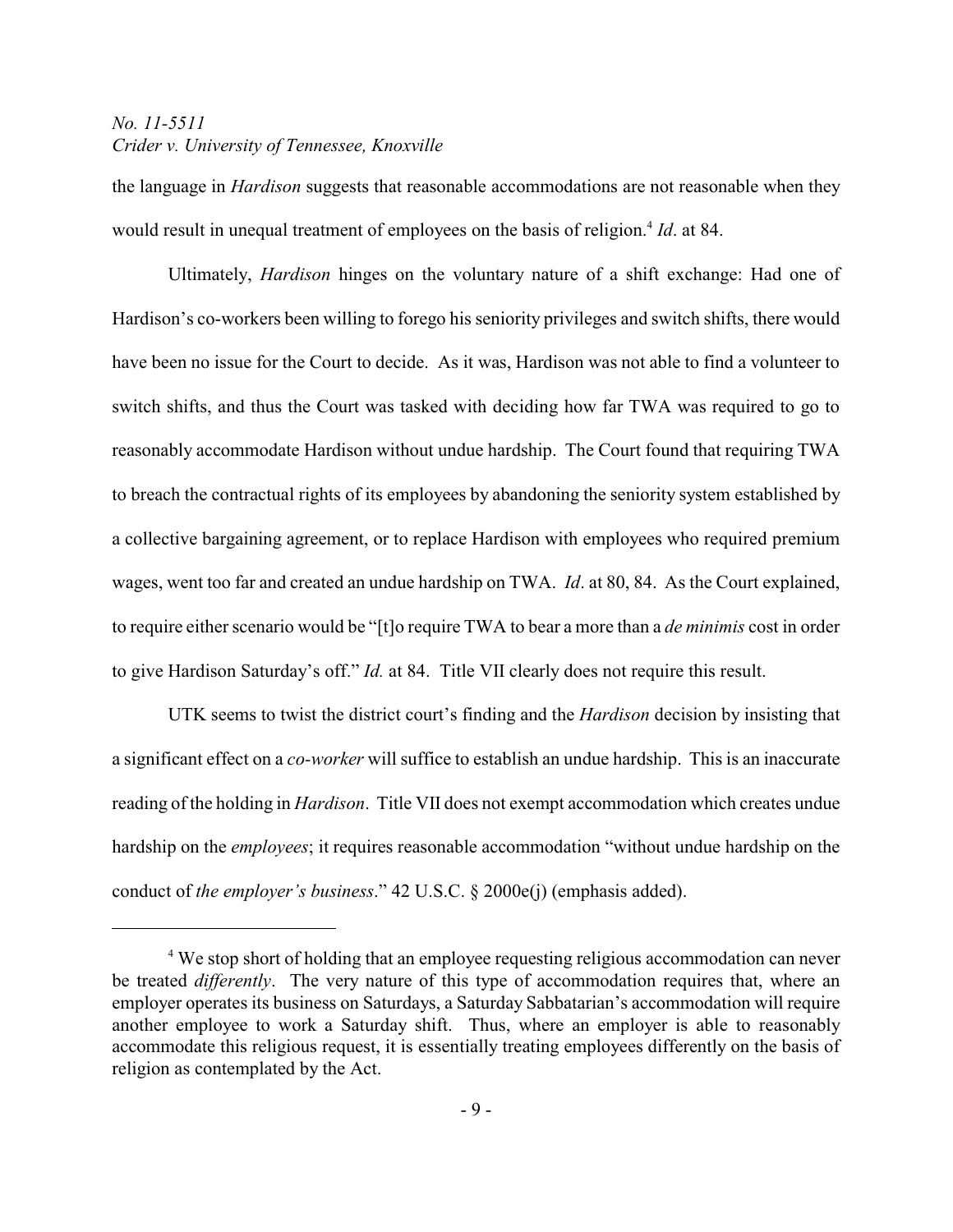The *Hardison* Court was unwilling to deprive employees of their contractual rights under the bargained for seniority system. *Hardison*, 432 U.S. 80-81. The Court reasoned that Title VII itself provides special treatment for seniority systems, *see* 42 U.S.C. § 2000e-2(h), and thus the adoption of a neutral system, such as seniority, was protected under the Act absent discriminatory intent, despite "discriminatory consequences." *Id*. at 82. Requiring TWA to breach provisions of a collective bargaining agreement and risk the union or other employees filing suit is surelymore than a *de minimis* cost. Thus, *Hardison* does not stand for the proposition that employee dissatisfaction or inconvenience alone creates an undue hardship; rather, it is the *effect* such dissatisfaction has on the employer's ability to operate its business that may alleviate the duty to accommodate.

Appellee labels our decision in *Draper* as "outdated." The Fifth Circuit seems to suggest the same in stating, "*Draper* was decided prior to *Hardison*, and thus the continuing validity of any implication in *Draper* that the employer may be required to force other employees into a disadvantageous permanent switch of shifts against their wishes is doubtful." *Eversley v. MBank Dallas*, 843 F.2d 172, 176 (5th Cir. 1988). However, the Supreme Court's decision in *Hardison* did not overrule *Draper* and it remains good law in this Circuit.

According to *Draper*, "[i]t is conceivable that employee morale problems could become so acute that they would constitute undue hardship" and that such discontent can lead to "chaotic personnel problems." *Draper*, 527 F.2d at 521. Thus, contrary to UTK's assertions, *Hardison* and *Draper* are not in conflict. Both require the employer to show an undue hardship on its business, but also recognize that an accommodation's effect on a co-worker *may* lead to an undue hardship *on the employer*.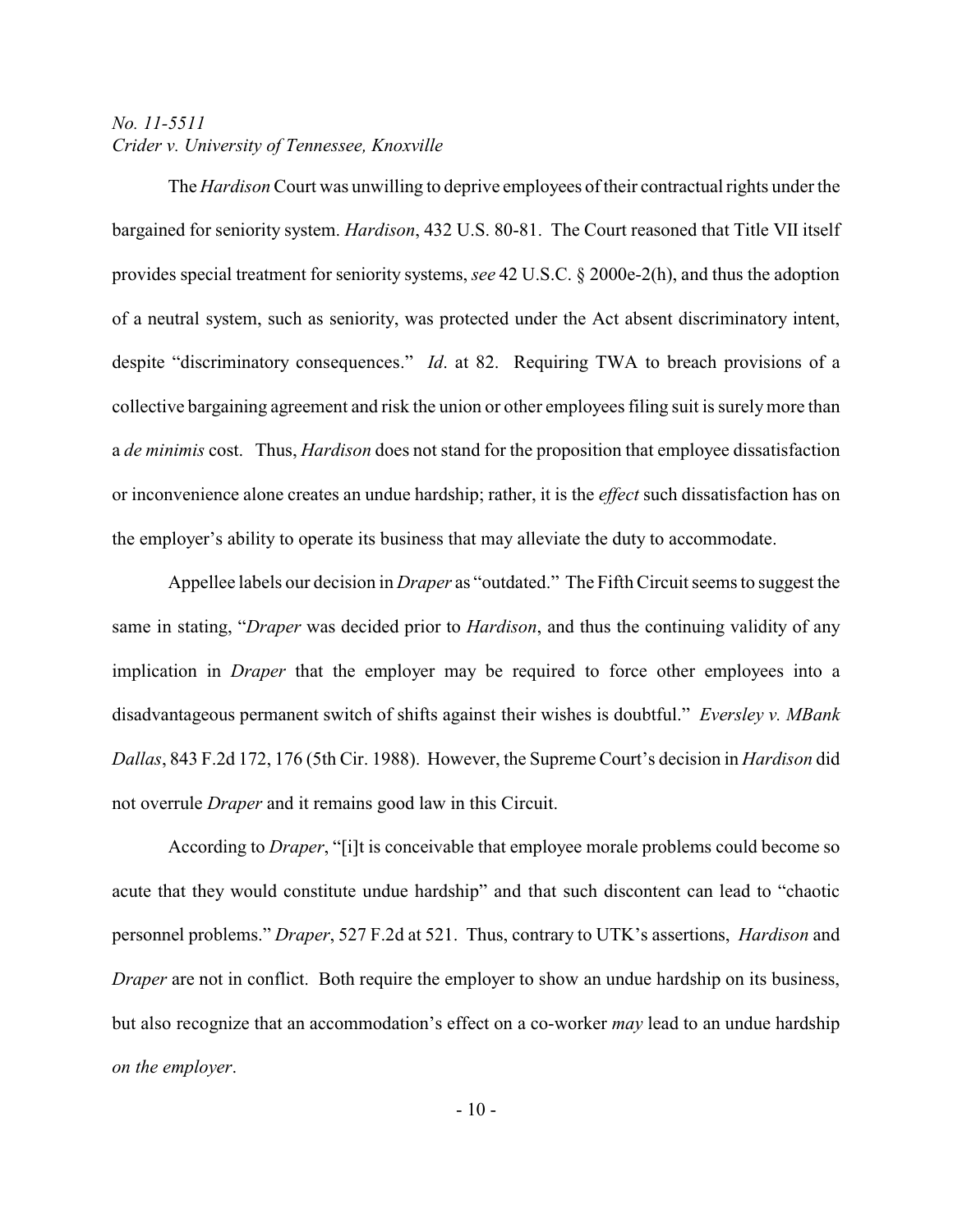Meador's threat to quit her job as a Coordinator if forced to carry the emergency phone every other weekend does present a colorable claim of undue hardship. If Meador were to leave the department, there would only be one Coordinator available, Rost, to work on Friday nights and Saturdays. Given that Rost has already rejected the idea of working every other weekend, if he had assumed sole responsibility for the emergency phone this would have potentially caused a "chaotic personnel problem." And as we stated in *Draper*, personnel problems can lead to undue hardship on an employer. The University, however, has provided nothing to show that Meador's threat was more than mere "grumbling." As such, Crider has raised a disputed issue and summary judgment was premature.

UTK also insists that monitoring the emergency phone was not the only duty that Crider would have been unable to perform in light of her religious beliefs. UTK argues that Crider would not have been able to properly function as a Programs Abroad Coordinator because she would have been unable to attend campus outreach programs, activities at various conferences, and "site visits" that often have events on Friday nights and Saturdays. UTK submits that this would require it to send an additional Coordinator with Crider on foreign "site visits," thereby creating more than a *de minimis* cost to the school.

UTK determined that "site visits" were an essential job function of a Programs Abroad Coordinator and that it would suffer hardship if Crider remained in the position. Crider did not have the opportunity to participate in a "site visit" prior to her termination, so an accommodation for that situation was not yet necessary, but an employer may show undue hardship before an accommodation has been put into place. *See Draper*, 527 F.2d at 520; *Virts v. Consol. Freightways*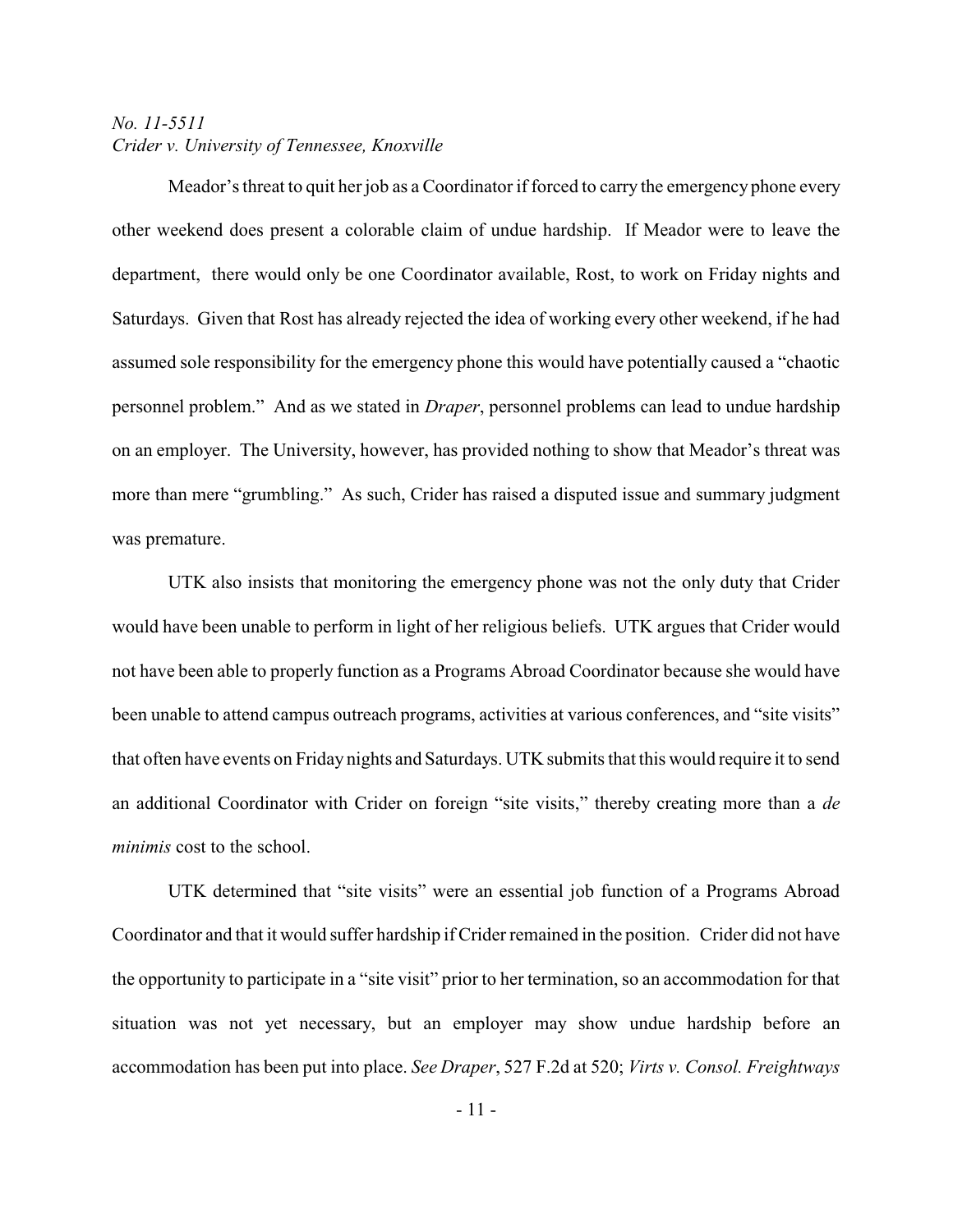*Corp.*, 285 F.3d 508, 519 (6th Cir. 2000). However, according to Ms. Meador's deposition testimony, it is possible to "opt-out" of sessions and receptions at conferences and it is possible that events on "site visits" will not be scheduled on Friday nights and Saturdays.

Because a genuine issue of material fact exists as to the possible hardship UTK might suffer by accommodating Crider's religious beliefs, summary judgment was inappropriate.

#### *C. Frustration of Accommodation*

Summary judgment is inappropriate where there is a question as to whether the employer inhibited, frustrated, or impeded volunteers from swapping shifts. *McGuire*, 956 F.2d at 610. Crider points to Meador's deposition testimony where Meador indicated that after Dr. Wood spoke with Dr. Rudolph and Chesney about the shift exchange, Dr. Wood told Meador and Rost not to do anything different at work, despite Crider's request for accommodation. Even if Dr. Wood was simply trying to assess the situation before Rost and Meador agreed, Dr. Wood's words could be construed as instructing Rost and Meador not to accept the shift exchange. Viewing the evidence in the light most favorable to Crider, we find that she has raised a genuine issue as to whether UTK frustrated, inhibited, or impeded her efforts at obtaining such an accommodation. Because a dispute of material fact remains, summary judgment was an inappropriate disposition of this issue as well.

#### III.

We conclude, therefore, that the existence of genuine issues of material fact as to both the reasonableness of the accommodation UTK provided Crider and UTK's ability to reasonably accommodate her without undue hardship preclude summary judgment. Accordingly, we reverse and remand.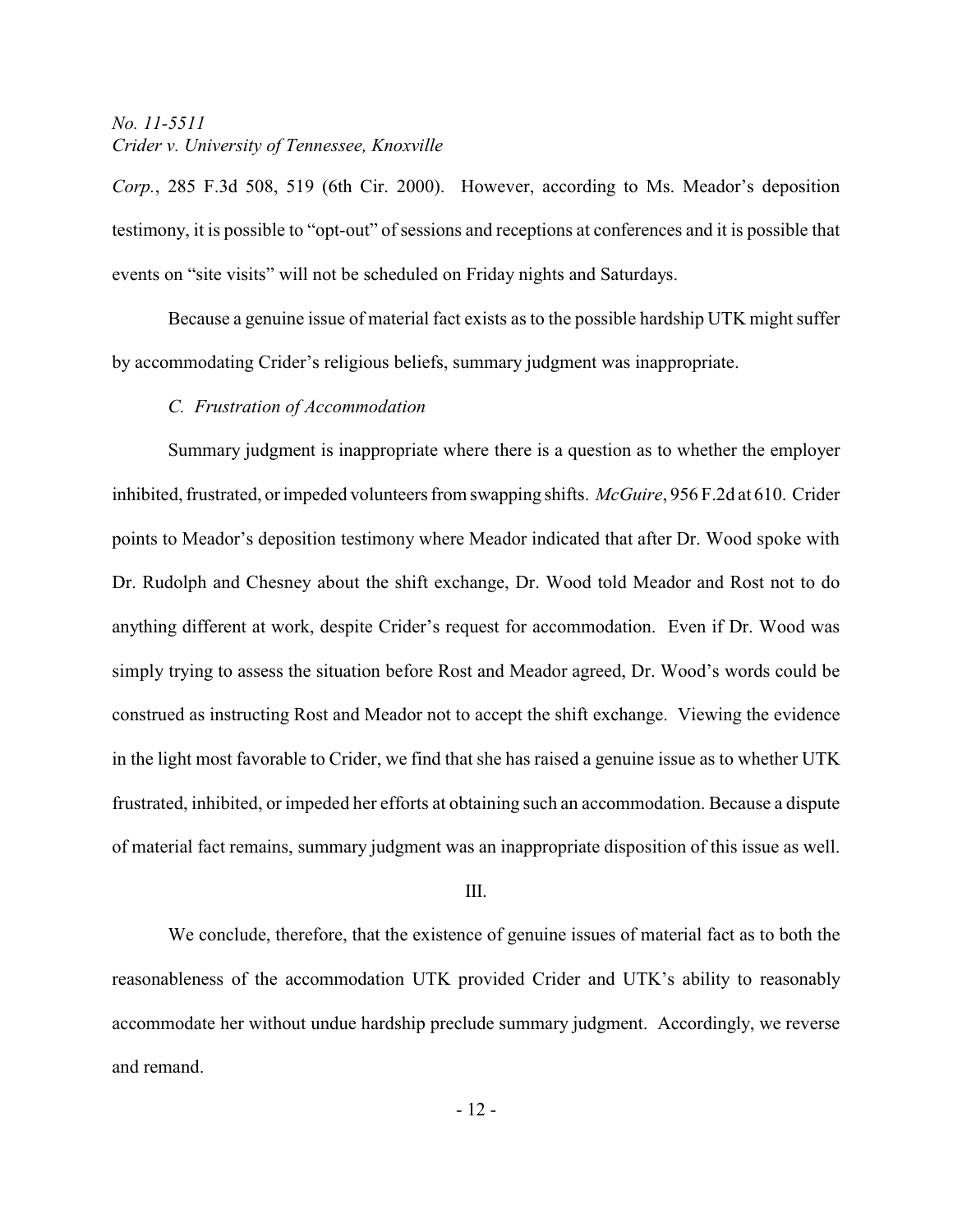**McKEAGUE, Circuit Judge, dissenting.** I would affirm the district court because, upon viewing the record in the light most favorable to Crider, the University's Programs Abroad Office was entitled to summary judgment as a matter of law. Accordingly, I respectfully dissent.

A thorough consideration of the undisputed record reveals that the University is entitled to summary judgement. The Programs Abroad Office at the University is charged with overseeing nearly 1,000 students studying abroad in approximately 35 countries. The supervisor of the Programs Abroad Office, Dr. Wood, was hired in 2007 shortly after a student studying abroad in France unexpectedly died. Recognizing that the trauma of this tragedywas amplified by faculty and University confusion over how to best react in a crisis situation, Dr. Wood implemented new emergency procedures for students and faculty abroad.

The centerpiece of the new emergency procedures was an emergency cell phone (the "emergency phone"), which created a single point of contact in an emergency. Dr. Wood assigned responsibility for the emergency phone to the Programs Abroad Office's Coordinators after determining theywere the only staff members with sufficient expertise and training. At the time Dr. Wood instituted the emergency phone program in March 2008, the Programs Abroad Office had three Coordinator positions. Meador and Rost held two of the positions and the third job remained vacant until Crider was hired in May 2008.

Dr. Wood made clear that her "assumption was that the [Programs Abroad Office] would be staffed with three exempt coordinators." Indeed, she believed that "having only two Coordinators carrying the phone on an ongoing basis constituted an unacceptable risk to our students and faculty."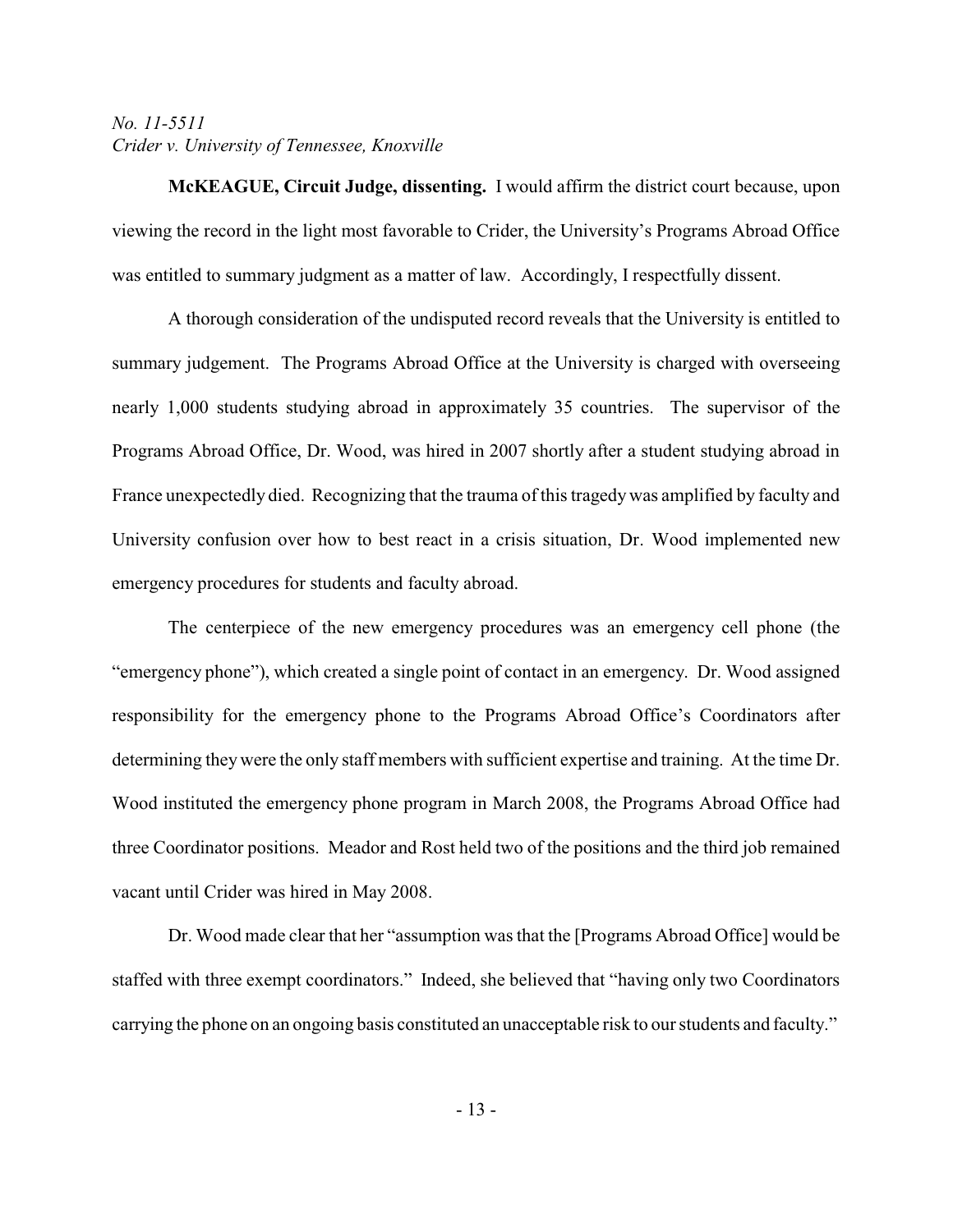Dr. Wood anticipated that emergencies may require more than one Coordinator to resolve, thereby creating a precarious situation given the fact that the Coordinators travel frequently for work and "when one was traveling, the other had responsibility for the phone with no backup in the event of a personal emergency or family crisis." Crider does not July 19, 2012 dispute these facts.

Dr. Wood also "recognized that carrying the phone was an onerous burden to assume so frequently. Coordinators must keep the phones with them at all times, including weekends, and must remain in an environment where they can hear and respond immediately to a call." Coordinators are required to monitor the phone for seven day shifts from Monday to Monday. Moreover, Coordinators are required to stay in Knoxville while they are carrying the phone so they could access files in the Programs Abroad Office in the event of an emergency. The demands of the emergency phone thereby effectively deprived Meador and Rost of every other weekend until a third Coordinator could be found. As both Meador and Rost made clear, this was extremely burdensome, especially since they wanted to leave town on the weekends to visit family.

Given both the safety and the staffing issues resulting from having only two Coordinators to manage the emergency phone, the Programs Abroad Office continued to search for a third Coordinator. When Crider was interviewed, Dr. Wood told her that weekend work was required. At no point in the interview did Crider indicate that she would be unable to work on the weekends. Crider was offered the position and she accepted. On her fourth day as Coordinator, Crider informed the Programs Abroad Office that she was a Seventh-Day Adventist and that her religious beliefs precluded her from working on her Sabbath. Crider refused to perform any work, including participating in the emergency phone rotation, from sundown Friday to sundown Saturday.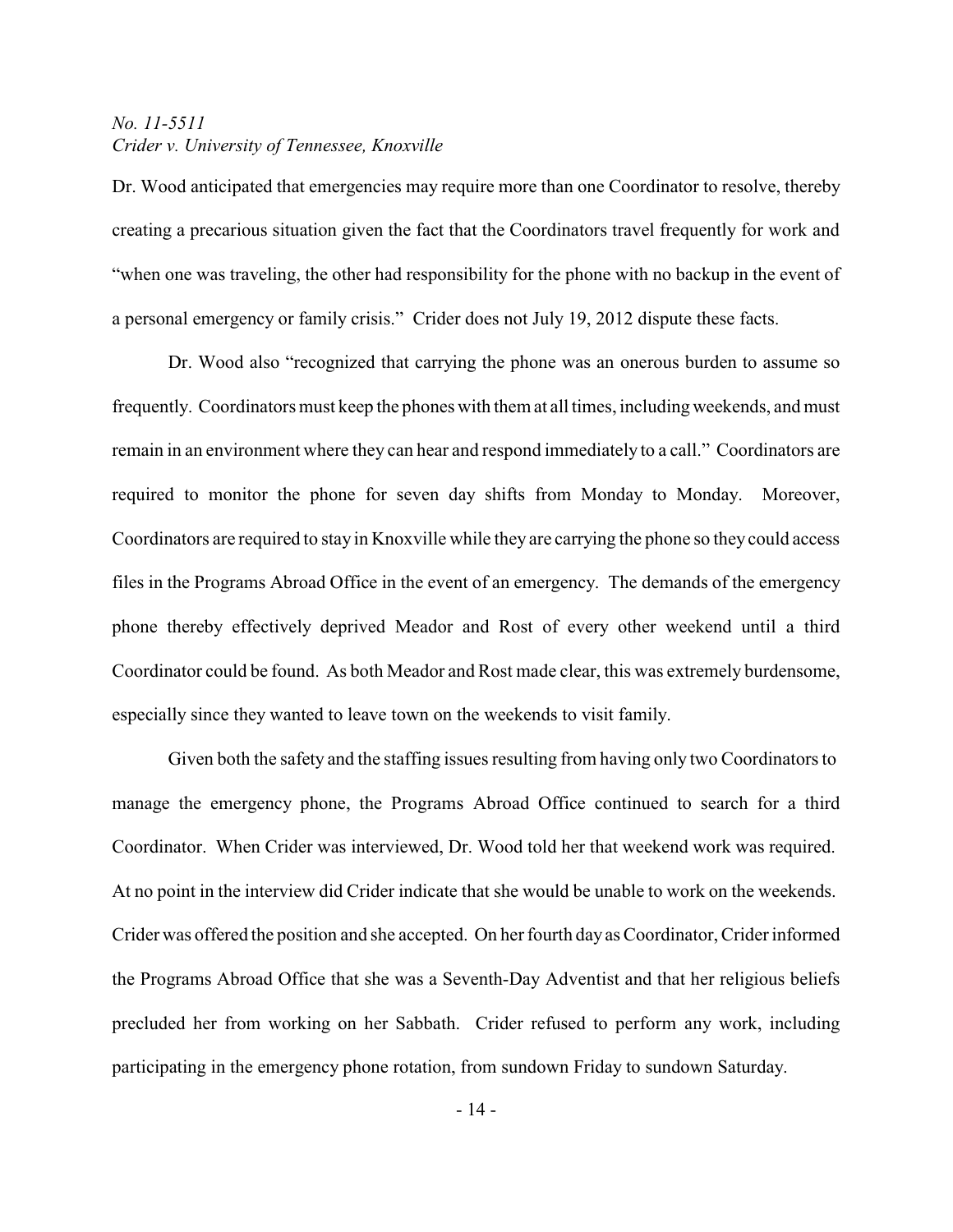For nearly one month both the Programs Abroad Office and the University explored possible means to accommodate Crider. Crider proposed an alternate emergency phone schedule that shifted her Saturday responsibilities to Meador and Rost. Dr. Wood met with Meador and Crost to ask if they were willing to accept Crider's proposal, and both Meador and Crost stated that they would not voluntarily agree to adjust shifts because it would permanently and unacceptably compromise their weekends. Dr. Wood also met with Crider and posed at least three scenarios in an attempt to accommodate her: (1) Dr. Wood asked Crider if she would be willing to carry the phone if the other Coordinators were out of town; (2) Dr. Wood asked the plaintiff if she would carry the phone if one Coordinator was out of town and the other Coordinator had a family crisis; and (3) Dr. Wood asked Crider if she would be willing to assist the other Coordinators in an emergency situation. Crider refused all three proposals. Aftermeetingwith Crider to fully explore the parameters of her religious limitations, Dr. Wood determined that Crider could not be accommodated. During this entire period, Meador and Rost continued to monitor the phone on alternating weekends just as they had prior to Crider's employment.

Under these circumstances, accommodating Crider's religious needs was an undue hardship. Title VII only requires an employer to offer employees a "reasonable accommodation" if doing so would not create an undue hardship. *See* 42 U.S.C. § 2000e(j). Title VII was not intended to force employers to "bear more than a *de minimis* cost" in accommodating employees. *Hardison*, 432 U.S. at 81. Indeed, an employer is not required to suffer a chaotic personnel problem in order to be in compliance with Title VII. *See Draper*, 527 F.3d at 520. Rather, "the mere possibility of an adverse impact on co-workers . . . is sufficient to constitute an undue hardship." *Virts v. Consol.*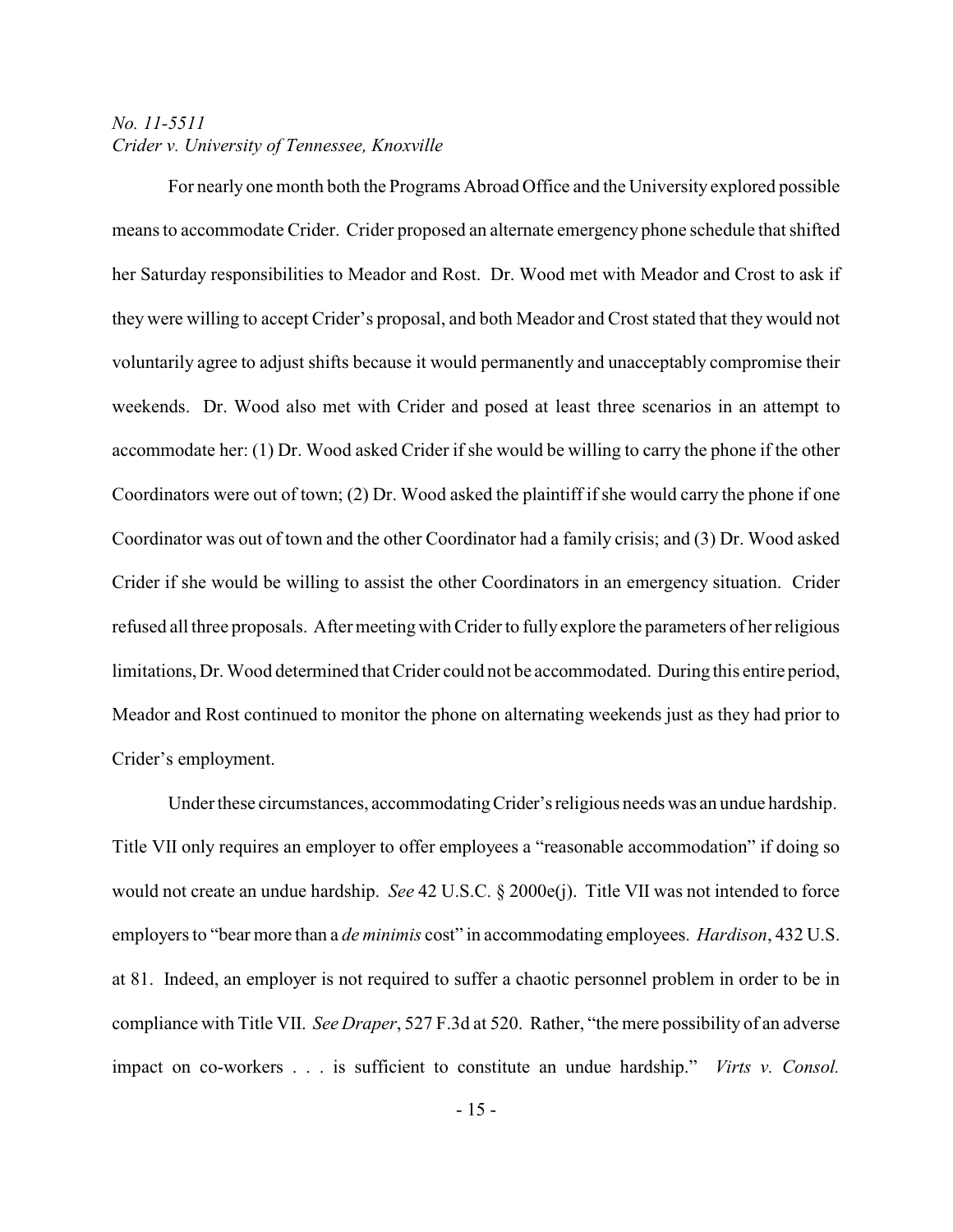*Freightways Corp.*, 285 F.3d 508, 520-21 (6th Cir. 2002) (applying *Hardison*). Further, an employer's neutral decisions, such as shift scheduling, are protected under Title VII. *Id.* at 82. This is true even if such decisions result in "discriminatory consequences." *Id.* at 82.

There is no evidence in the record that Crider's termination was anything other than a neutral employment decision based on her inability to perform the core requirements of her position. The emergency phone rotation was instituted well before Crider was hired and the record reveals that the Programs Abroad Office viewed deviations from this program as a threat to its ability to effectively handle emergencies. Accordingly – whether Crider's accommodation is viewed from a financial or structural perspective – it would have imposed far more than a *de minimus* burden on the Programs Abroad Office. Title VII does not call for such a result. *Hardison*, 432 U.S. at 81.

The majority wrongly attributes the Programs Abroad Office's inability to accommodate Crider to employee "grumbling." The small number of qualified staff in the Programs Abroad Office meant that accommodating Crider's religious practices would have gone well beyond the "mere possibility" of adversely impacting Meador and Rost. The burden on them was not a metaphysical concern with uncertain consequences: Meador and Crost had already experienced the burdens of managing the emergency phone every other weekend for a sustained period of time and they did not want that arrangement to become permanent. As Meador and Rost emphasized, this would significantly impact their personal lives. This is legally sufficient to constitute an undue burden under Title VII. *See Virts*, 285 F.3d at 520-21.

Furthermore, the majority's approach toward Meador and Rost is disconcerting because "Title VII does not contemplate such unequal treatment. The repeated, unequivocal emphasis of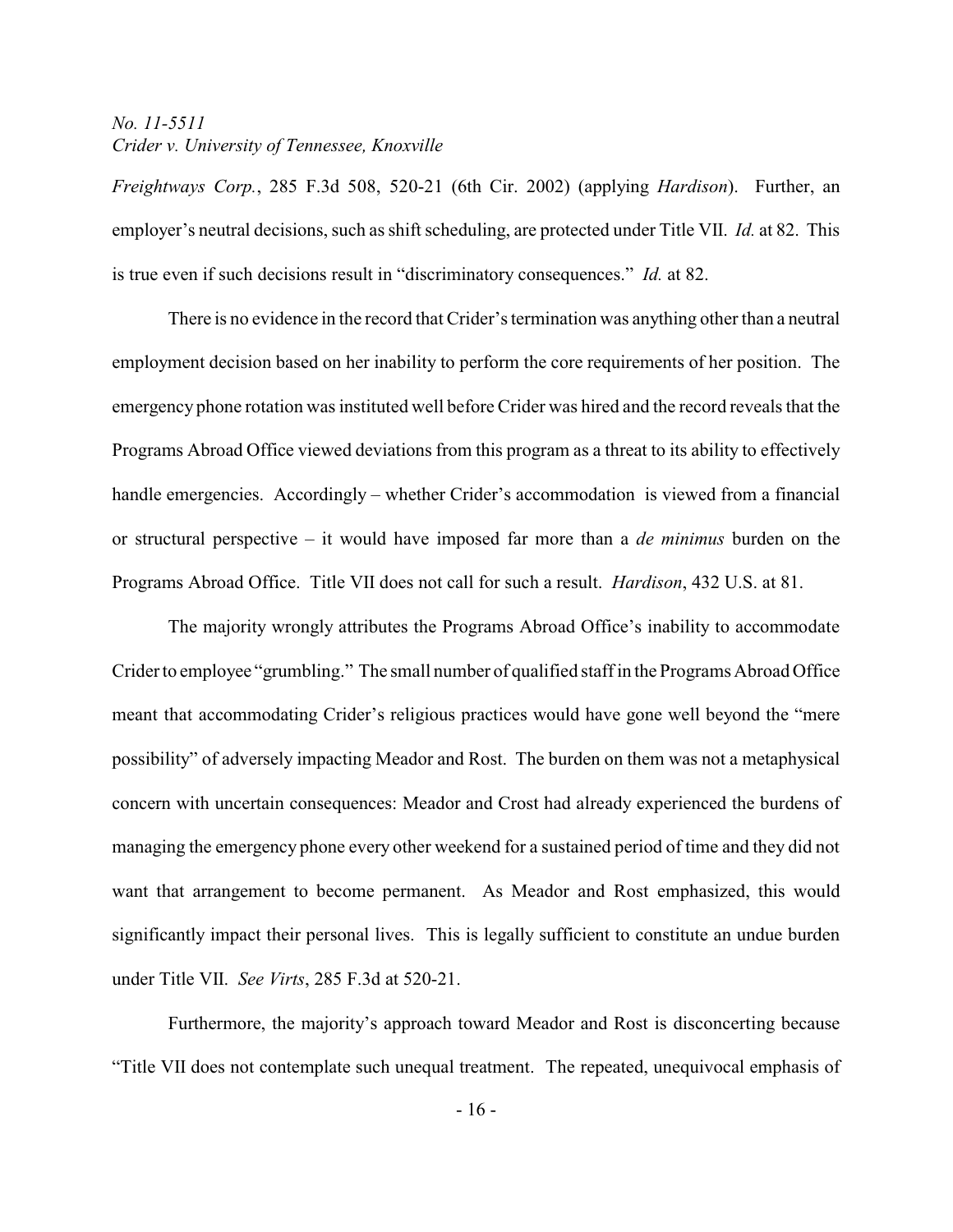both the language and the legislative history of Title VII is on eliminating discrimination in employment, and such discrimination is proscribed when it is directed against majorities as well as minorities." *Hardison*, 432 U.S. at 81. If the Programs Abroad Office had forced Crider's coworkers to involuntarily assume part of Crider's emergency phone responsibilities because of Crider's religious beliefs, the effect would be discrimination against Meador and Rost in violation of Title VII. *See id.* 

Finally, the majority erroneously concludes that the record contains an issue of material fact as to whether the Programs Abroad Office frustrated Crider's request for accommodation. The majority cites to *McGuire* for the proposition that "[s]ummary judgment is inappropriate when there is a question as to whether the employer inhibited, frustrated or impeded volunteers from swapping shifts." *See McGuire v. General Motors Corp.*, 956 F.2d 607 (6th Cir. 1992). In *McGuire*, however, the employee started a voluntary shift-swap scheme that "had been operating with at least some degree of success" until the employer intervened and made it "'virtually impossible'" for the scheme to continue. *Id*. at 610.

That is not the case here. First, there was no preexisting employee-generated shift-swap scheme at the Programs Abroad Office. Instead, Meador and Rost were never amenable to voluntarily giving up at least part of every other weekend — they both told Dr. Wood they were unwilling to accept such an arrangement, and Meador even threatened to quit. Second, there is no evidence that the Programs Abroad Office rendered it "virtually impossible" for Crider to obtain accommodation from her coworkers. For this point, the majority relies solely on Dr. Wood's instruction to Meador and Rost to not do anything different at work. Yet the record does not show